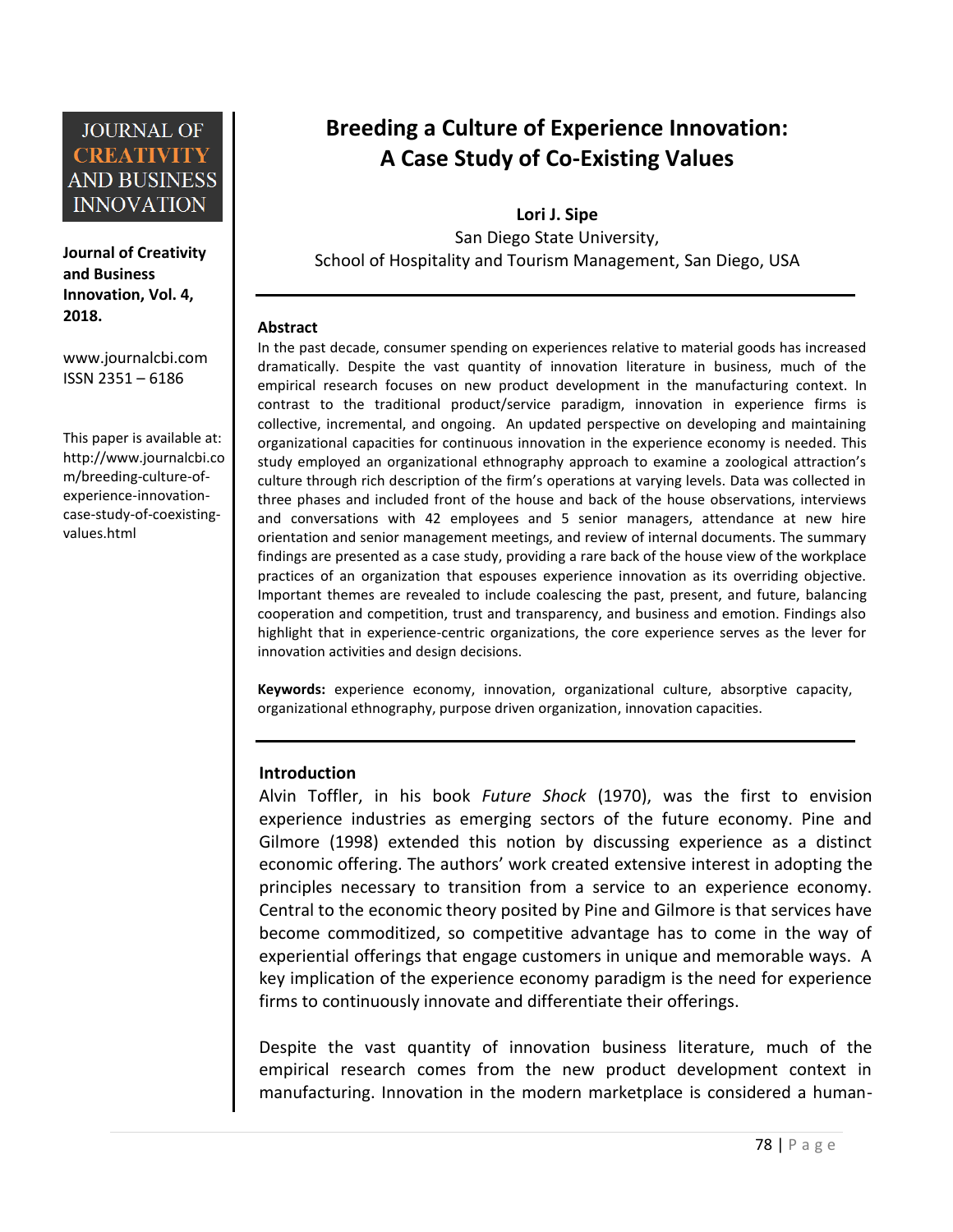**Journal of Creativity and Business Innovation, Vol. 4, 2018.**

[www.journalcbi.com](http://www.journalcbi.com/) ISSN 2351 – 6186

This paper is available at: [http://www.journalcbi.co](http://www.journalcbi.com/ideation-using-analogies.html) [m/breeding-culture-of](http://www.journalcbi.com/ideation-using-analogies.html)[experience-innovation](http://www.journalcbi.com/ideation-using-analogies.html)[case-study-of-coexisting](http://www.journalcbi.com/ideation-using-analogies.html)[values.html](http://www.journalcbi.com/ideation-using-analogies.html)

centric, organization-wide challenge. In experience centric firms, innovation is collective, incremental, and ongoing. Managing innovation requires ongoing efforts to encourage and support creativity from people within and outside the firm as well as cultivating organizational strategy, culture and procedures that can turn novel ideas into enhanced customer offerings and improved business performance (Kindstrom & Kowalski, 2014). Contemporary innovation frameworks in business emphasize the importance of aligning culture, mission, core values, and competitive strategies (Allahar, 2018).

In the past decade, consumer spending on unique experiences (like vacations and concerts) relative to consumer spending on material goods (like vehicles and clothing) has increased dramatically. In the United States, a recent national survey of the millennial generation (age 18-34), 78% (n=507) indicated they would rather spend their money on experiences than purchasing desirable things. Thus, organizations with capacities for continuous experience innovation are well positioned to take advantage of the experiential nature of the millennial generation. An updated perspective on developing and maintaining organizational capacities for continuous innovation in the experience economy is needed.

In experience organizations leaders do not have direct control over customer perceptions or employee behavior (Sundbo, 2015). Cultivating a compelling innovation-oriented culture may be one of the few influence tactics available for senior managers. Since stronger organizational cultures exert greater influence on individual and group behavior (Trefry, 2006), organizations competing in the experience economy would do well to foster an innovation oriented, customer experience focused organizational culture. The salient question becomes, what does this organizational culture look and feel like?

This study employed an organizational ethnography approach to examine a zoological attraction's culture through rich description of the firm's operations at varying levels. The summary findings are presented as a case study, providing a rare back of the house view of the workplace practices of an organization that espouses experience innovation as its overriding objective.

### **Theoretical Foundations**

### *Organizational Capacities for Innovation*

Creativity has been defined as the production of new and useful ideas developed by an individual or small group (Amabile, 1988). In business, innovation expands this definition to include both the development and implementation of new and novel ideas. Thus, while a creative individual or group may generate many new and novel ideas, for any of these to be defined as an innovation, it must be combined with successful introduction to the consumer (Garcia & Calatone, 2002). At the organization level, this involves both idea generation (exploration)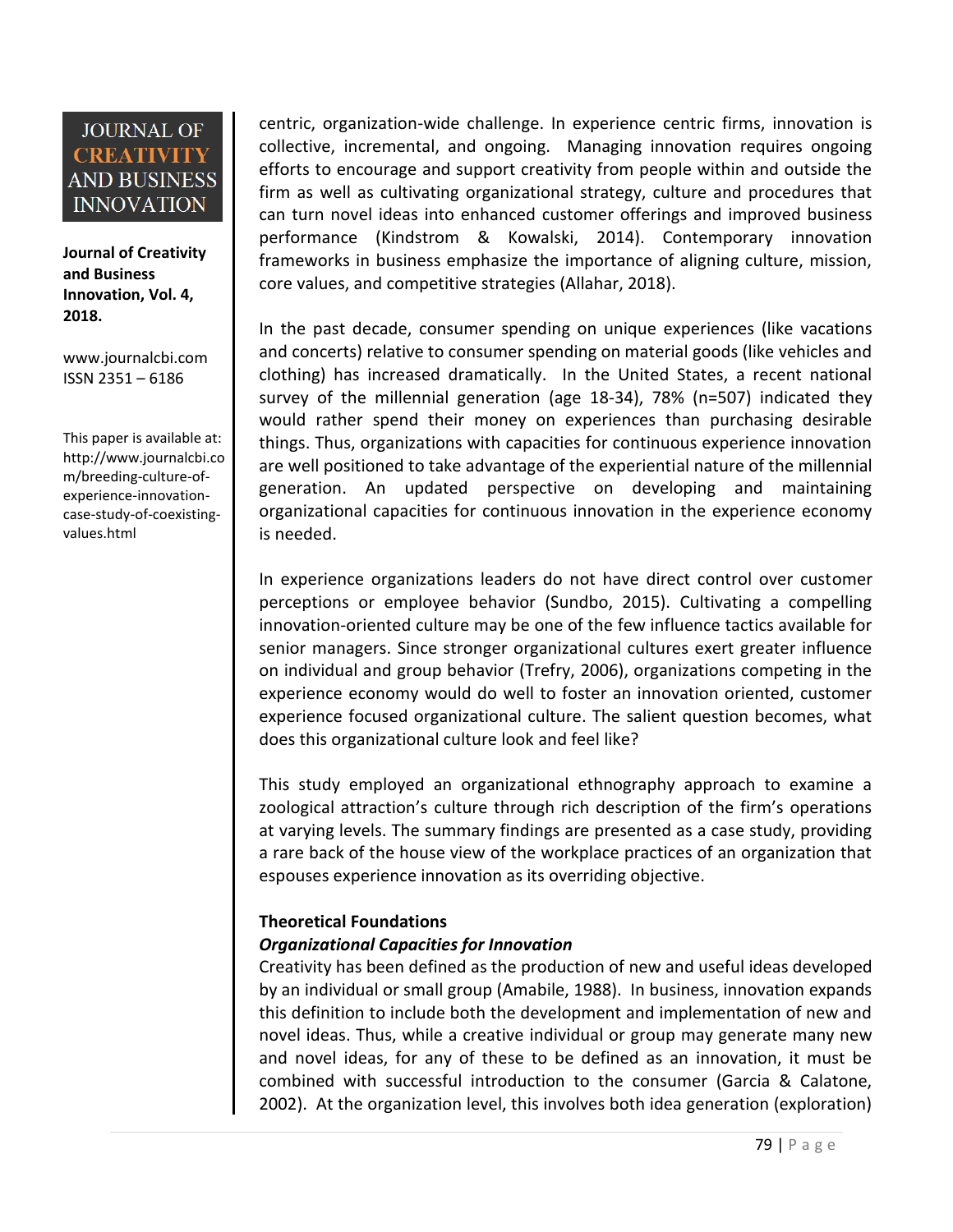**Journal of Creativity and Business Innovation, Vol. 4, 2018.**

[www.journalcbi.com](http://www.journalcbi.com/) ISSN 2351 – 6186

This paper is available at: [http://www.journalcbi.co](http://www.journalcbi.com/ideation-using-analogies.html) [m/breeding-culture-of](http://www.journalcbi.com/ideation-using-analogies.html)[experience-innovation](http://www.journalcbi.com/ideation-using-analogies.html)[case-study-of-coexisting](http://www.journalcbi.com/ideation-using-analogies.html)[values.html](http://www.journalcbi.com/ideation-using-analogies.html)

and idea implementation (exploitation). An enduring theme in the management of innovation literature is that organizations are challenged to develop their capacities for exploration while simultaneously exploiting their existing resources. March (1991) recognized that exploitation is more conducive to short-term results in organizations while exploration is necessary to achieve long-term success. The inherent tension brought about by trying to divide organizational attention between exploration and exploitation activities was labeled *the innovator's paradox* in the business literature (Christensen, 1997). The author suggested firms create subdivisions that would focus either on exploring new (disruptive) products and technologies or focus only on exploiting the firm's (sustaining) products and technologies.

Research and development divisions familiar to manufacturing firms are inconsistent with the dispersed and incremental nature of innovation in experience-centric organizations. As the economy shifted and the traditional product/service paradigm became less relevant, research focused on the ways organizations could pursue the need to balance the old and the new for continuous innovation. Innovation researchers use ambidexterity as a metaphor to describe organizations that are equally proficient at exploration and exploitation activities. Structural ambidexterity is suggested as a means by which organizations can "simultaneously pursue both incremental and radical change" (Tushman & O'Reilly, 1996, p. 24). The authors argue that leaders can influence innovation by structuring departments to focus on either innovation or execution. Contextual ambidexterity refers to the behavioral capacity to demonstrate both alignment and adaptability activities simultaneously (Birkinshaw & Gibson, 2004). Unlike structural ambidexterity, which emphasizes either/or as a mechanism for managing the inherent tension of innovation, contextual ambidexterity promotes the dual capacity (both/and) within the organization. Senior leaders, then, are responsible for cultivating a context that "encourages individuals to make their own choices as to how they divide their time between alignment and adaptability activities" (p. 211).

The related concepts of absorptive capacity and knowledge management are considered important innovation enabling capacities in contemporary organizations (Leal-Rodriguez et al, 2015). Senge (1990) popularized the notion of the learning organization as a metaphor for ongoing innovation in businesses. Cohen & Levinthal (1990) argued that absorptive capacity is the organization's ability to identify, assimilate and exploit knowledge from the environment. Other scholars (Mowery & Oxley, 1995) conceptualized absorptive capacity as the spectrum of organizational capabilities that enable companies to both effectively manage externally derived knowledge and implement it in daily routine tasks. Zahra and George (2002) distinguished absorptive capacity as a firm's ability to develop and refine the routines that facilitate combining existing knowledge with newly acquired and assimilated knowledge. Their approach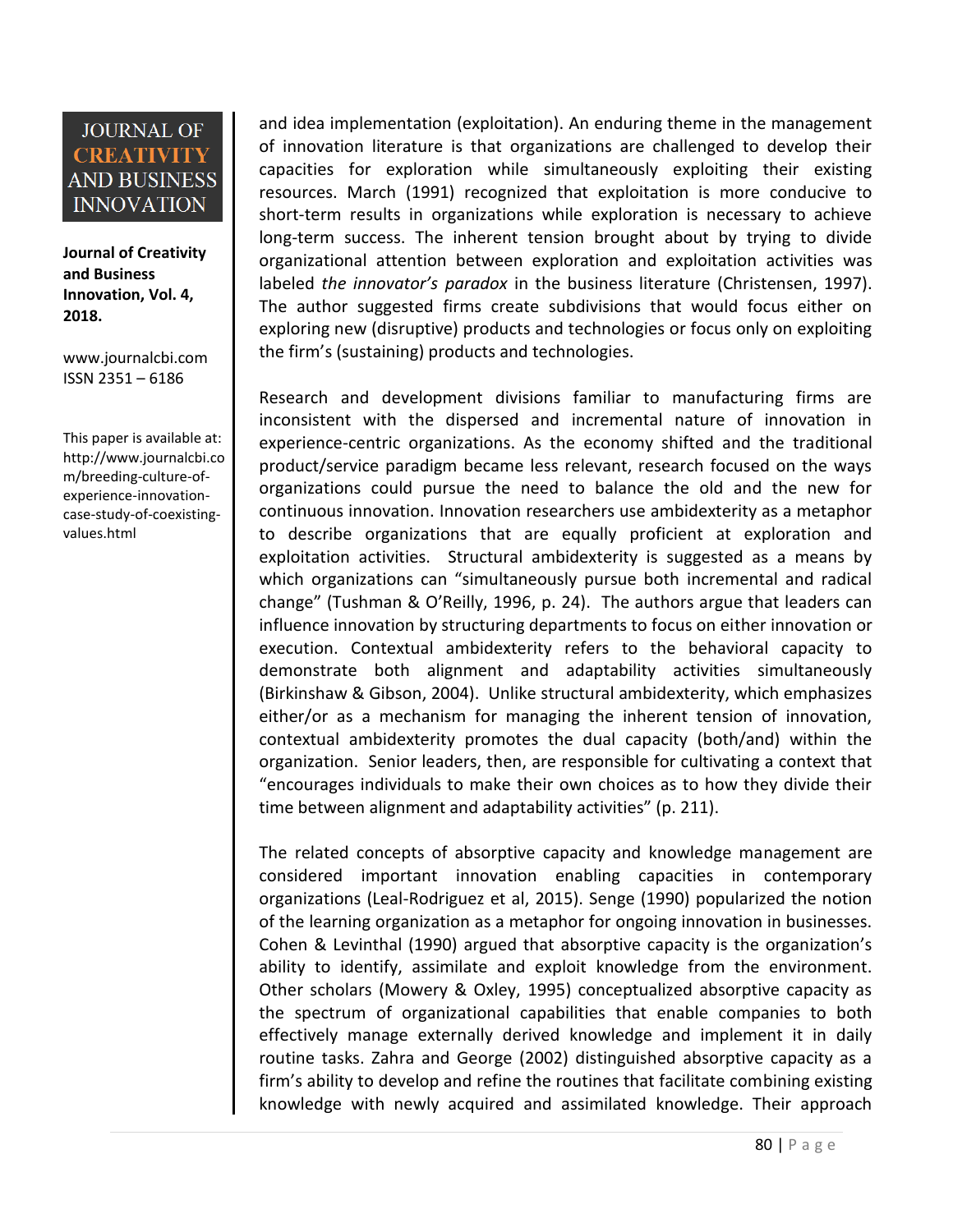**Journal of Creativity and Business Innovation, Vol. 4, 2018.**

[www.journalcbi.com](http://www.journalcbi.com/) ISSN 2351 – 6186

This paper is available at: [http://www.journalcbi.co](http://www.journalcbi.com/ideation-using-analogies.html) [m/breeding-culture-of](http://www.journalcbi.com/ideation-using-analogies.html)[experience-innovation](http://www.journalcbi.com/ideation-using-analogies.html)[case-study-of-coexisting](http://www.journalcbi.com/ideation-using-analogies.html)[values.html](http://www.journalcbi.com/ideation-using-analogies.html)

offered a novel perspective. *Potential absorptive capacity* was conceptualized as an organization's ability to acquire and continually assimilate new knowledge sourced from the external environment. *Realized absorptive capacity* was distinguished as the capacity of the organization to transform and exploit the incoming knowledge. These authors suggested that both potential and realized absorptive capacity was necessary for modern firms to create competitive advantage through innovation.

### *Enabling Innovation Capacities in Experience-Centric Firms*

Reframing absorptive capacity within the experience industry context provides a unique lens to examine workplace practices that enable organization-wide innovation that is collective, incremental, and ongoing. A recent empirical study examined the context specific leadership practices that enabled organizational innovation in the hospitality and tourism industry. Three capacities the author labeled *Refresh*, *Energize*, and *Connect,* were significant predictors of innovation outputs and improved business performance (Sipe, 2016). The *Refresh* capacity comprised leadership practices that broadened the view of the business and the pool of ideas for incremental change. These included encouraging employees to visit best practice organizations and share findings with others and bringing in new perspectives to challenge assumptions and business as usual (Sipe, 2016). In experience firms, these practices may also enable potential absorptive capacity through perspective taking. Fostering self-efficacy, through practices like perspective taking, is critical to experience companies' innovativeness, underpinning the ability to engage in exploration (Grant & Berry, 2011). New perspectives enhance employees' professional growth, enabling them to initiate more innovative actions in response to customer needs and set higher goals for themselves in their guest interactions (Leal-Rodriguez et. al., 2015).

The *Energize* capacity from the Sipe study (2016) illustrated the role senior managers play in aligning employee passions with projects to implement improvement ideas. They included providing ways for employees to contribute to the firm's purpose beyond day-to-day job requirements and matching employees with work assignments based on their interests and passions. Innovation activities are more ad hoc and dispersed in modern organizations than product companies. Employees engaged in experience-centric firms operate in a boundary-spanning role between the firm and its customers and are intimately involved in the implementation of the firms' strategic initiatives, serving as either catalysts or barriers to new ideas and improvements of the guest experience (Sundbo et al.2015). They are also critical to create customers' awareness of new experiential offerings and in their adoption. The leadership practices comprising the *Energize* dimension, then, serve to enable realized absorptive capacity in experience-centric firms.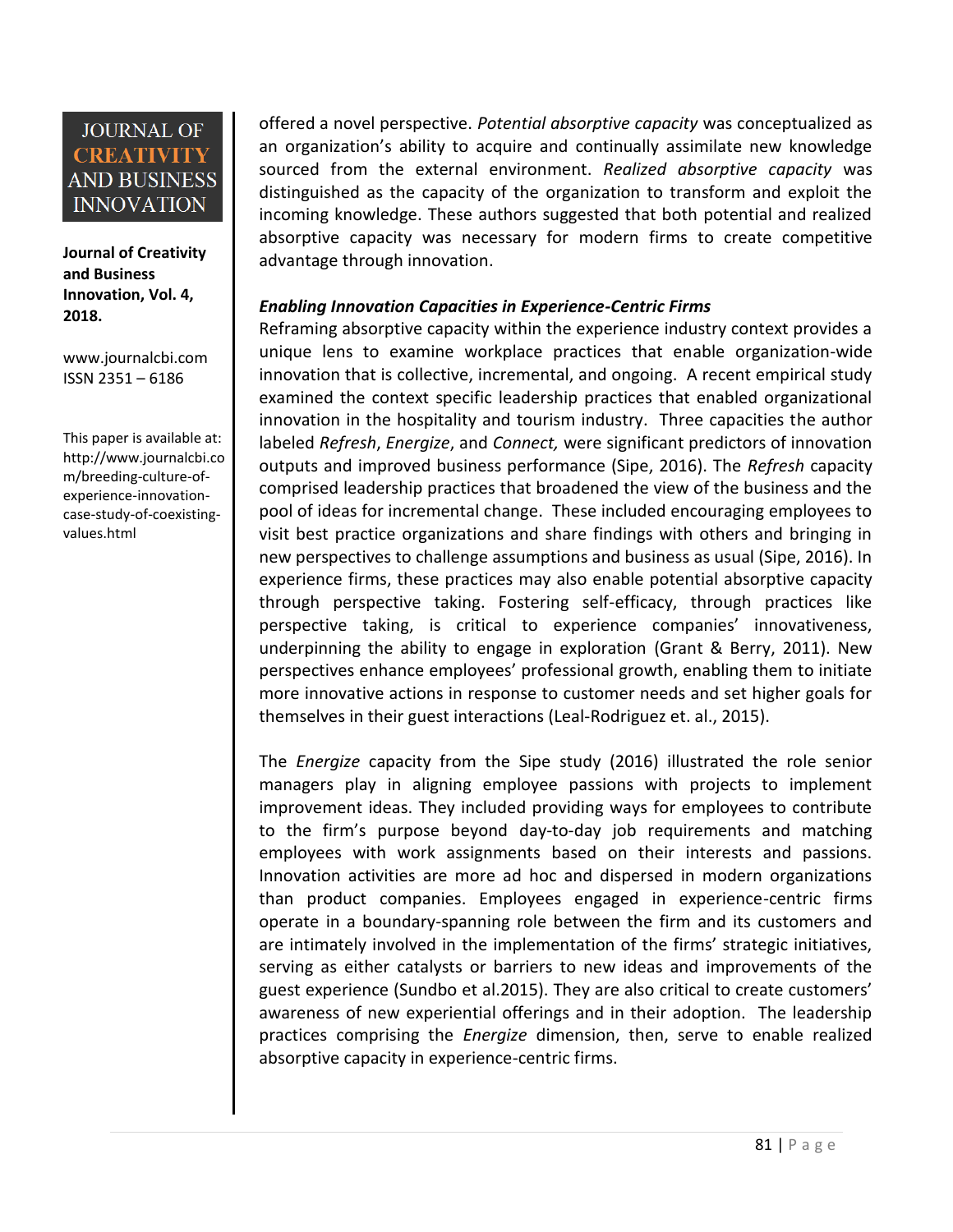**Journal of Creativity and Business Innovation, Vol. 4, 2018.**

[www.journalcbi.com](http://www.journalcbi.com/) ISSN 2351 – 6186

This paper is available at: [http://www.journalcbi.co](http://www.journalcbi.com/ideation-using-analogies.html) [m/breeding-culture-of](http://www.journalcbi.com/ideation-using-analogies.html)[experience-innovation](http://www.journalcbi.com/ideation-using-analogies.html)[case-study-of-coexisting](http://www.journalcbi.com/ideation-using-analogies.html)[values.html](http://www.journalcbi.com/ideation-using-analogies.html)

The most compelling finding from the study, according to the author, was the importance of the leadership practices that involved developing a shared understanding of an experience company's unique guest experience. The practices that made up the factor labeled *Connect,* had the largest impact on organizational innovation outcome variables (Sipe, 2016). According to the author, rethinking and reimagining the collection of offerings that comprise the essence of the unique experience is where innovation starts. Continuous enhancement of the guest experience begins with a deep understanding of what makes it special and valuable. What memories are created for these guests? What is the essence of the value as perceived by the guest? Best practices tend to be easily copied in the hospitality and tourism context, where benchmarking is easy, and customer switching costs are usually minimal. "The implication is that differentiation then, requires a commitment to dive deeply into conversations about the unique aspects of the total experience offered by the organization" (pg. 82).

### *Organizational Purpose and Culture*

Other research has highlighted shared purpose as a key enabler of innovation at the organizational level. Amabile (1988) emphasized the importance of purpose as a motivator for creativity and innovation, for example. At the individual level, she found that people were more creative under conditions conducive to intrinsic motivation. "Domain relevant skills and creativity relevant skills determine what one is capable of doing, but the presence or absence of intrinsic motivation determines what that individual actually does (p. 157)". She argued that the same held true at the organizational level, identifying a compelling vision as the motivation to innovate. A meta-study of innovation capacity in the social sector called the connection to purpose *mission clarity* and outlined three ways it enabled organizational innovation. It made idea generation more relevant to the organization's goals. Common mental models lowered the hurdles of communication and diffusion of the ideas. And stronger connections to the purpose meant lower levels of push-back for new ideas and change (Seelos & Mair, 2012).

In experience-centric organizations, the core experience serves as the lever for innovation activities and design decisions. In the emerging field of experience design, for example, holistic experience design links the guests' subjective interpretation of the core experience at all levels with the strategic direction of the company (Tussyadiah, 2014). Pine and Gilmore (2014) extended the notion of core experience as a driver of experience innovation in an article discussing the implications of their theory. The authors contend that authenticity has become the new consumer sensibility. What this means is that consumers make purchasing decisions based on how well the offerings conform to their own selfimage. Hence, companies in the experience economy will need to enhance the organization's capacity for *rendering authenticity.* To render authenticity with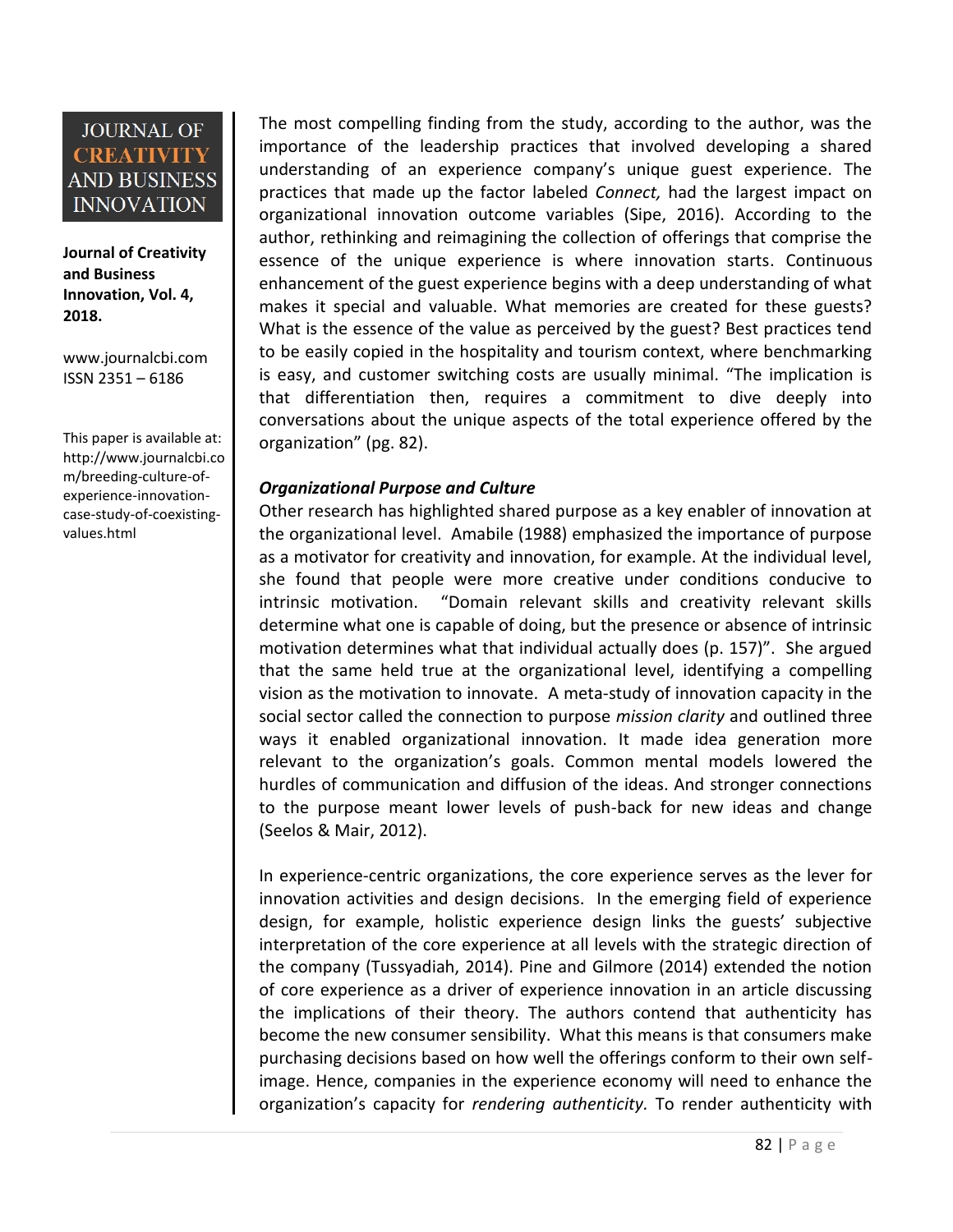**Journal of Creativity and Business Innovation, Vol. 4, 2018.**

[www.journalcbi.com](http://www.journalcbi.com/) ISSN 2351 – 6186

This paper is available at: [http://www.journalcbi.co](http://www.journalcbi.com/ideation-using-analogies.html) [m/breeding-culture-of](http://www.journalcbi.com/ideation-using-analogies.html)[experience-innovation](http://www.journalcbi.com/ideation-using-analogies.html)[case-study-of-coexisting](http://www.journalcbi.com/ideation-using-analogies.html)[values.html](http://www.journalcbi.com/ideation-using-analogies.html)

customers the organization first needs to understand its own identity by asking questions like "what is the essence from which all our values flow, and what is the self to which we and our offerings must be true?" (pg. 29).

Viewpoints on organizational identity and culture are numerous and varying. Some view culture as something the organization *has.* For example*,* Scott and Bruce (1994) operationalized a culture of innovation with an instrument comprised of factors intended to measure vision, participative safety, support, and task orientation. Another approach views culture as something the organization is—the organization and culture are indistinguishable. This "root metaphor" (Smirchich, 1983) approach is more descriptive in nature and identifies the meaning connected with the culture. Using an anthropological approach, the richness of an organizational culture is identified by shared cognition, shared symbols and unconscious processes (Driskill & Brenton, 2005). A definition provided by Ogbonna & Lloyd (2002) is consistent with experiencecentric viewpoints. Culture is the "collective sum of beliefs, values, meanings, and assumptions that are shared by a social group and that help to shape the ways in which they respond to each other and their external environment" (pg. 12). Schein (2004) has been the most influential in studies of organizational culture in the business literature. He distinguished three levels of organizational culture. Artifacts are easily identifiable things that one might see or hear when confronted with a new environment. Values are the goals, norms, and principles held by the organization. At the deepest level are assumptions. These are the unconscious beliefs, perceptions, and feelings of the organization that are a source of action.

### **Research Methodology**

Organizational culture is a complex phenomenon that lends itself to examination at varying levels. The richness of various cultural components is not likely to be revealed by just one or two pieces of information. Attempts to find patterns using multiple sources must be balanced by the inevitable time constraints and accessibility issues in business organizations. This study's main method of inquiry was cultural analysis, adapting ethnographic methods to analyze an organization's culture through rich description of the firm's operations at varying levels. Characteristics of the interpretive ethnographic approach in business are (Ybema *et al*, 2009):

- it combines field work methods of observing, conversing, and reading
- it is context sensitive
- it represents multiple voices
- it involves meaning making and interpretation
- it requires heightened researcher self-awareness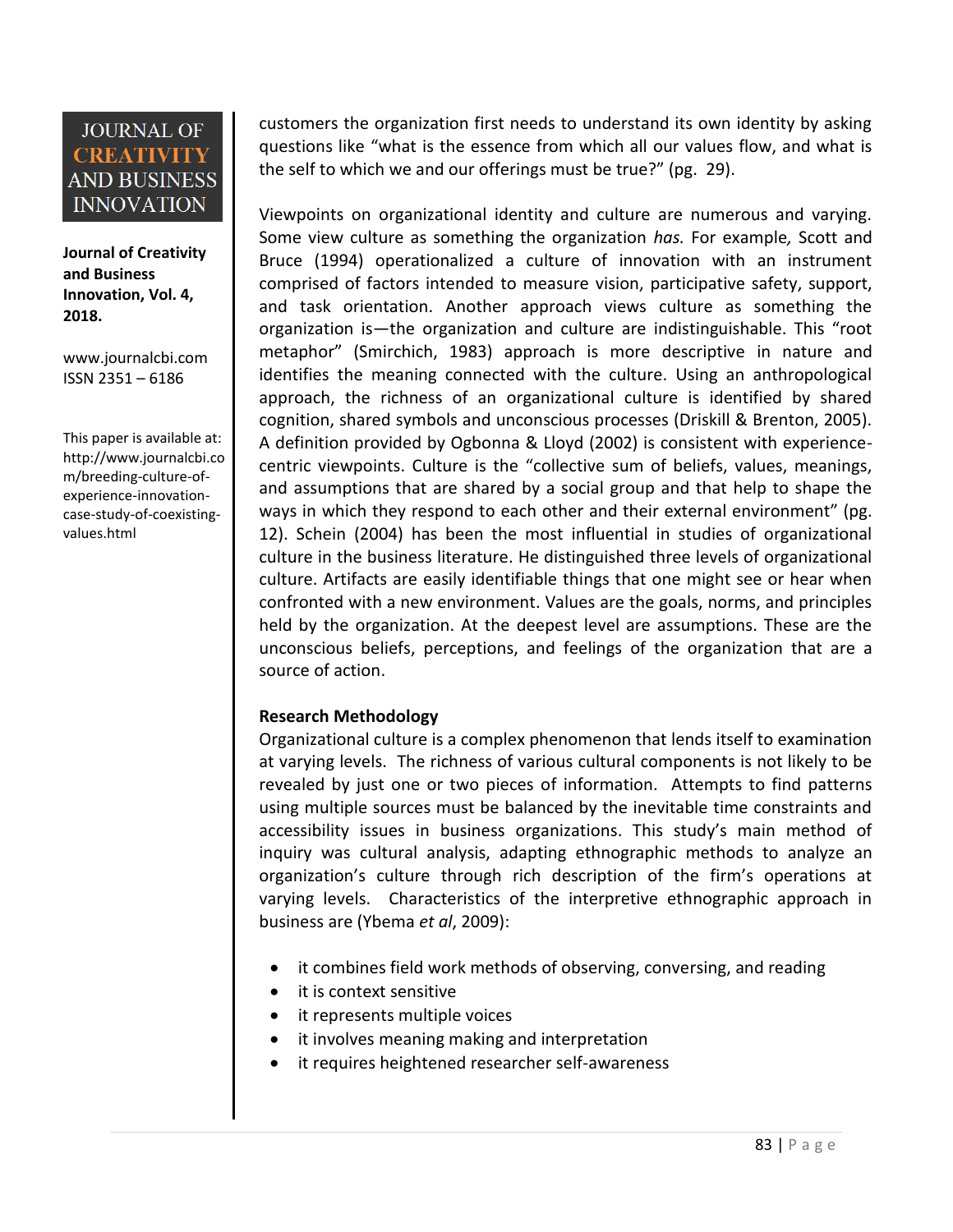**Journal of Creativity and Business Innovation, Vol. 4, 2018.**

[www.journalcbi.com](http://www.journalcbi.com/) ISSN 2351 – 6186

This paper is available at: [http://www.journalcbi.co](http://www.journalcbi.com/ideation-using-analogies.html) [m/breeding-culture-of](http://www.journalcbi.com/ideation-using-analogies.html)[experience-innovation](http://www.journalcbi.com/ideation-using-analogies.html)[case-study-of-coexisting](http://www.journalcbi.com/ideation-using-analogies.html)[values.html](http://www.journalcbi.com/ideation-using-analogies.html)

The study's research site, a non-profit attraction located in the United States was purposely selected because of its reputation as an innovator within the zoological community as well as its global status as a tourist attraction. Although the park has operated for 100 years, senior managers say their internal mantra is "we're on a path toward constant evolution of the guest experience." Given this study's focus, the analysis of the organization's culture was viewed through the lens of innovation in the experience economy. Hence, the research aimed at identifying the elements of organizational culture that enable its capacity for ongoing innovation of a unique guest experience. Figure 1 summarizes the methodology.

### *Data Collection*

Data was collected in three phases. In the first phase, I attended the research site as a visitor and documented the experience from my perspective as a park guest. During each park visit, I created an experience map, a chronological summary of my activities, interactions, and memories listed in order of occurrence alongside times of the day. During the second phase, I observed the company's hiring orientation, attended two idea generation sessions, and sat in on a senior management meeting. In the third and last phase of data collection, I conducted interviews with the park's director/general manager and four other senior level managers at the attraction. Throughout the three phases of data collection, I was given mostly unfettered access to all employees, both front of the house and behind the scenes. This afforded me the opportunity to have short, informal discussions with employees of various lengths of tenure, levels, and departments.

Data collection was facilitated by customized tools I developed to organize field notes, descriptions, quotes, and interpretations. For park visits as a guest, I adopted techniques used in experience design research called customer journey mapping (Zomerdick & Voss, 2010) to document my guest experience. *The Experience Map* was helpful during the park visits to record what I perceived to be innovative elements of the guest experience. I could reference these observations when talking with employees and managers. For example, I noted on one day's experience map that being privy to the back-area work of the elephant keepers was a touch point that made me feel like an insider from the guest perspective. I was able to reference this description during informal chats with employees and interviews with managers. Rather than asking them to "tell me about how your organization goes about innovating the guest experience," I could begin with a front of the house observation, prompting them to talk about how this component of the guest experience, and other innovations, came to occur.

*The Cultural Analysis Guide* was used throughout the workplace observation as a framework to support cultural analysis. This tool was adapted from the culture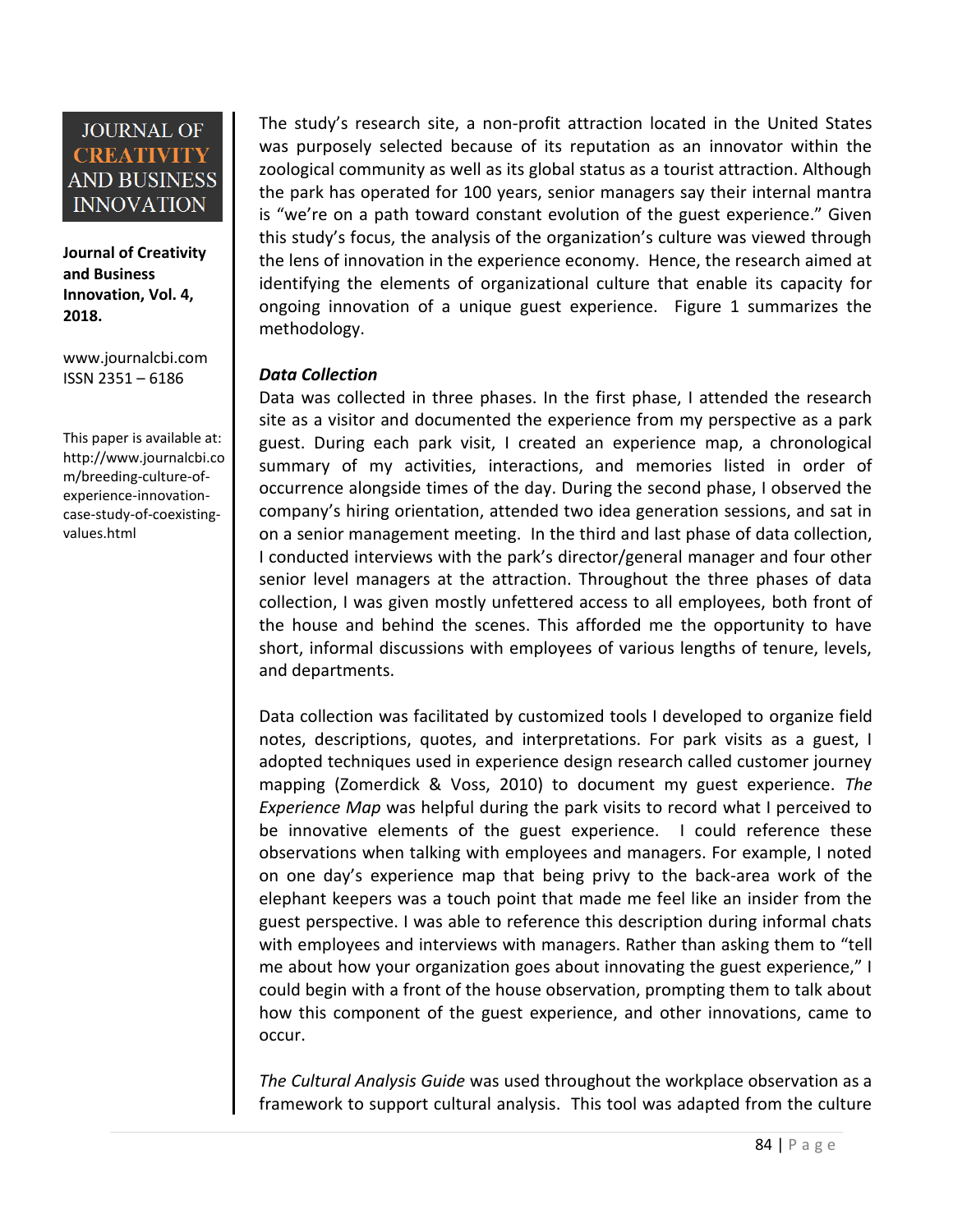**Journal of Creativity and Business Innovation, Vol. 4, 2018.**

[www.journalcbi.com](http://www.journalcbi.com/) ISSN 2351 – 6186

This paper is available at: [http://www.journalcbi.co](http://www.journalcbi.com/ideation-using-analogies.html) [m/breeding-culture-of](http://www.journalcbi.com/ideation-using-analogies.html)[experience-innovation](http://www.journalcbi.com/ideation-using-analogies.html)[case-study-of-coexisting](http://www.journalcbi.com/ideation-using-analogies.html)[values.html](http://www.journalcbi.com/ideation-using-analogies.html)

audit created by Testa & Sipe (2013). Ten areas of investigation, supported by the organizational culture literature, are outlined in this tool. They include physical characteristics, customs and norms, ceremonies and events, rules and policies, measurement and accountability, leader behavior, rewards and recognition, training and development, communication, and structure. The guide, and its accompanying questions, offered helpful prompts for informal chats, and it served as an organizing tool for observations, quotes, and interpretations.

*The Interview Guide* framed the conversational interviews conducted during the last phase of the data collection process. Sections of the guide comprised openended questions about innovation at the organization to include strategy, culture, idea generation and implementation, processes, and outcomes. These broad, open-ended questions, allowed for each of the interview subjects to provide input from their own operating perspective while encouraging responses related to the role of the senior management team in experience innovation and organizational culture. In addition, during the course of the interviews, I was provided five documents—an email sent by the park's new general manager to the senior management staff, the company's performance appraisal form, the strategic plan, an organizational chart, and a document about the employee suggestion program.



*Figure 1.* Phases, data sources, and tools.

### **Analysis and Synthesis**

When using qualitative methods of analysis, the researcher becomes the primary tool, and qualitative researchers use a variety of methods to analyze their data. In this study, I adopted the broad schema offered by Glesne (2006) as a guide for categorizing, summarizing, and interpreting the collection of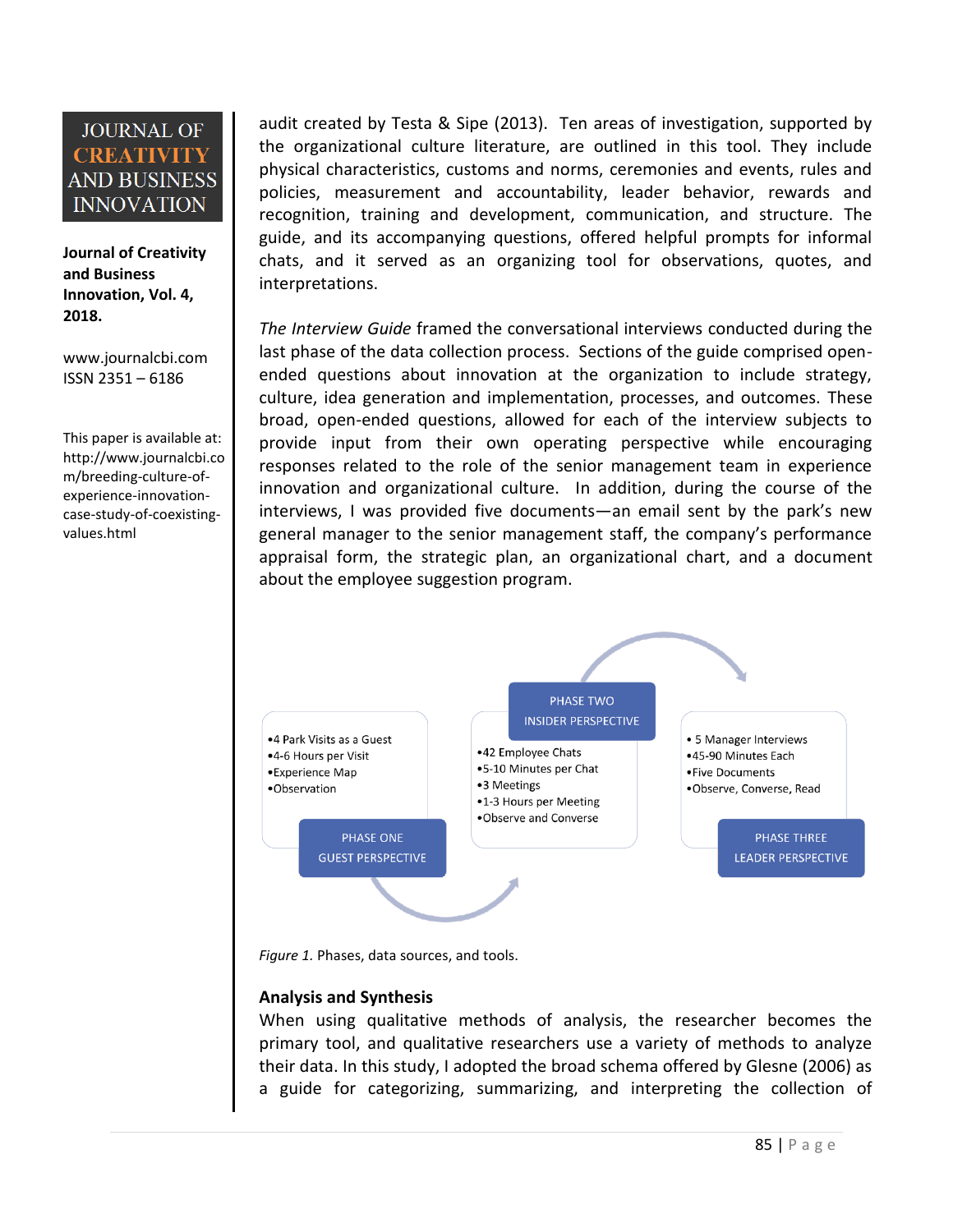**Journal of Creativity and Business Innovation, Vol. 4, 2018.**

[www.journalcbi.com](http://www.journalcbi.com/) ISSN 2351 – 6186

This paper is available at: [http://www.journalcbi.co](http://www.journalcbi.com/ideation-using-analogies.html) [m/breeding-culture-of](http://www.journalcbi.com/ideation-using-analogies.html)[experience-innovation](http://www.journalcbi.com/ideation-using-analogies.html)[case-study-of-coexisting](http://www.journalcbi.com/ideation-using-analogies.html)[values.html](http://www.journalcbi.com/ideation-using-analogies.html)

qualitative data. Due to their complexity, organizational cultures are not easily revealed (Schein, 2004), so my approach to the analysis was to mine the levels of cultural data for deeply held assumptions revealed through the guest experience, mimicked to some extent in the employee experience, aligned with the streams of literature guiding this inquiry, and useful in some way to scholars and practitioners. If the data made its way through this process, then I would have some level of comfort that the patterns would serve to "expand the range of interpretations available to the research consumer" (Donmoyer, 1990, p. 194).

First, I read through all of the data in its raw form and highlighted what might be called meaning units (Miles & Huberman, 1994). Second, I organized the meaningful data using the three data tools outlined earlier in the data collection section. The third step was to develop categories based on frequency and depth, as well as conforming to the study's unit of analysis—experience innovation. The next level of analysis involved creating theme templates. A category's evidence was summarized in three columns—front of the house, back of the house, and commentary/support. If the category had ample evidence across the columns, it became a working theme. A partial theme template, for the data category of transparency is provided in Table 1. Finally, the theme templates were synthesized into a case study, summarizing the patterns evidenced by data, in a narrative illustrative of this organization's culture of innovation. Charmaz (2006) describes sorting, diagramming, and integrating memos as strategies of theoretical sampling. Her depictions of these inter-related processes are consistent with the pattern-seeking activities used with the qualitative data.

| <b>Front of the House</b>                                                                                                                                                                                                                                                                                          | <b>Back of the House</b>                                                                                                                                                                                                                                                                       | Commentary/Support                                                                                                                                                                                            |
|--------------------------------------------------------------------------------------------------------------------------------------------------------------------------------------------------------------------------------------------------------------------------------------------------------------------|------------------------------------------------------------------------------------------------------------------------------------------------------------------------------------------------------------------------------------------------------------------------------------------------|---------------------------------------------------------------------------------------------------------------------------------------------------------------------------------------------------------------|
| Seeing inside the back<br>$\bullet$<br>areas on the tour bus<br>Tour guide talking with<br>$\bullet$<br>keeper about her own<br>experience at Backstage<br>Pass<br>Webcams for pandas<br>$\bullet$<br>Signage $-$ get an inside<br>$\bullet$<br>look<br>Messy leftover event<br>$\bullet$<br>easily seen by guests | Wild ideas online forum<br>for suggestions are<br>posted and answered by<br>managers in blog form<br>Chat with volunteer<br>$\bullet$<br>about authenticity of the<br>experience<br><b>GM</b> interview regarding<br>hybrid nature of guests-<br>need to have<br>manufactured and<br>authentic | Unlike other theme<br>$\bullet$<br>parks who want to<br>sterilize behind the<br>scenes<br>Mystique vs.<br>$\bullet$<br>involvement<br>Transparency and trust<br>$\bullet$<br>connection - Gen Y<br>literature |

Table 1. Sample theme template synthesizing data around the theme of transparency/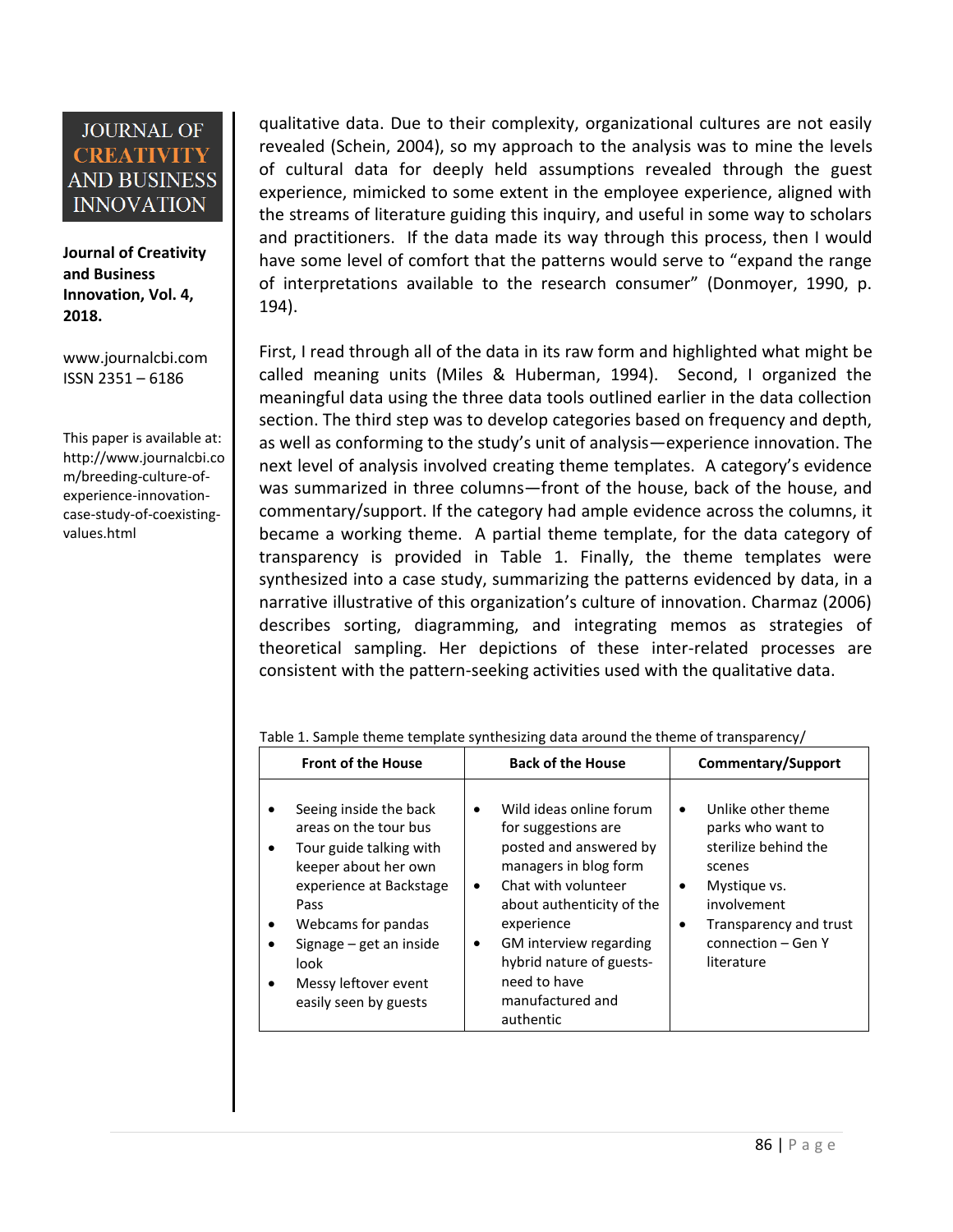

**Journal of Creativity and Business Innovation, Vol. 4, 2018.**

[www.journalcbi.com](http://www.journalcbi.com/) ISSN 2351 – 6186

This paper is available at: [http://www.journalcbi.co](http://www.journalcbi.com/ideation-using-analogies.html) [m/breeding-culture-of](http://www.journalcbi.com/ideation-using-analogies.html)[experience-innovation](http://www.journalcbi.com/ideation-using-analogies.html)[case-study-of-coexisting](http://www.journalcbi.com/ideation-using-analogies.html)[values.html](http://www.journalcbi.com/ideation-using-analogies.html)

### **Summary Findings**

### *Coalescing the Past, Present and Future*

A large earth-toned sign hangs on the right-side wall of the entry plaza to the world-famous California attraction, reminding visitors that the park was founded in 1916. The worn graphic depicts the park's founder atop an elephant. On the opposite wall of the plaza hangs another sign, similar in size, but much more complex in its design and vibrant in its color scheme. The multi-hued graphic interweaves a variety of exotic animals and greenery onto a rich canvas banner atop a staffed ticket booth. On this side of the entry plaza, visitors are given the opportunity to purchase a unique behind the scenes experience allowing upclose connections with the park's wildlife. The co-existence of the park's past and future, celebration of the old and the new, are evident throughout the attraction's guest experience and key to the organizational culture.

Some of these seemingly contradictory artifacts seem intentionally paired, like the pay phone booth located within twenty feet of a recycle bin available for guests to discard their old cell phones for recycling. Other evidence of the old blending with the new is subtle, like the contrasts in language used to honor donors on dated signage and the verbiage integrated into newer exhibit art where contributors' own words are integrated. As expected for a facility almost one hundred years old, some of the animal enclosures are primitive, small, and cage-like. Newer facilities are expansive, and boast state-of-the-art design, husbandry equipment, and technology. As interpreters introduce guests to the animals on guided tours, it is interesting to note that the older animals tend to have names like Victor and Orson, while those animals born recently are introduced with more exotic, culturally sounding names like Taraj and Karroo. When asked about the different sounding names, one exhibit volunteer supported the notion that "everything evolves, and culturally sounding names are in right now: they're more contemporary."

The theme of balancing the old and the new is evident behind the scenes as well. The board of the non-profit attraction, as well as the senior management team responsible for day-to-day park operations, comprises a balance of young and old members, some boasting tenure of more than forty years, and others hired within the past two years. When asked if this blending of the tenure is intentional, one senior manager commented that the board make-up had changed dramatically in the past ten years due to natural attrition, but the senior management team at the park looks much different now than it did just five years ago because of an "intentional strategy to bring in new perspectives from other segments of the hospitality industry—people with equal levels of passion for our product, but more systematic approaches to the business side of things."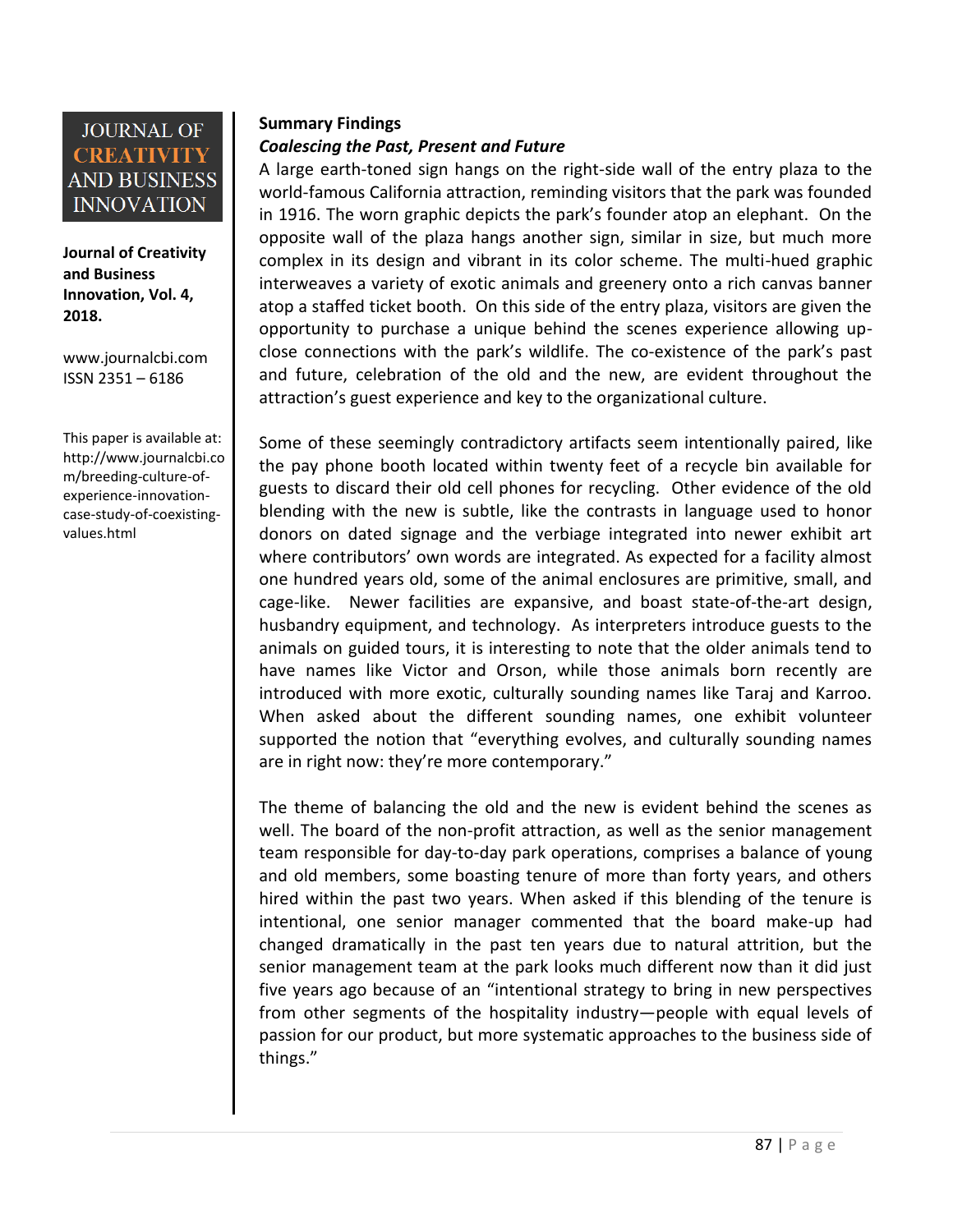

**Journal of Creativity and Business Innovation, Vol. 4, 2018.**

[www.journalcbi.com](http://www.journalcbi.com/) ISSN 2351 – 6186

This paper is available at: [http://www.journalcbi.co](http://www.journalcbi.com/ideation-using-analogies.html) [m/breeding-culture-of](http://www.journalcbi.com/ideation-using-analogies.html)[experience-innovation](http://www.journalcbi.com/ideation-using-analogies.html)[case-study-of-coexisting](http://www.journalcbi.com/ideation-using-analogies.html)[values.html](http://www.journalcbi.com/ideation-using-analogies.html)

### *Remember the roar*

Passion for animals, conservation, and education are values shared by the majority of the employees at this attraction. These values are key to the organization's brand identity and are prevalent components of the park's marketing strategy as well as internal training and communication efforts. Employees throughout the park are happy to share pride-filled testimonials as world famous providers of animal preservation, regardless of whether they work directly with the animals. Of the forty-two informal conversations I had with non-management employees and volunteers, encountered during six weeks of observations in the park and behind the scenes, only six of the comments recounted to me were unfavorable. The majority of employees offered passionate testimonials similar to Barbara, a food service employee with seven years of service who gushed, "I love telling friends and family where I work. I feel such a sense of pride knowing that I am making a difference in animal education."

Innovation and change is not always met favorably, and those with passion and pride in the organization's legacy can pose the loudest opposition to unexpected change. Tom, a member of the executive team with 15 years of service, shared the following story:

*We learned the hard way about the importance of communication when it comes to changing long-standing traditions. Some employees were not so happy to find out about our name change at our other property, and they used the power of new media to quickly blog about their roaring displeasure about the change. Our well-planned and well-timed media plan was quickly overshadowed by the passionate, but misdirected energies of these employees who were not happy at all. Their passionate opposition became the story. I don't know why we were so surprised, and we talked about it afterward. We celebrate longevity in our organization. We hold ceremonies for length of service and write stories about our traditions. We see it as a good thing. Our communication plan should have started internally. We learned a valuable culture lesson, and we now have*  what we call ROAR, which is all about honoring our values while paying it *forward.*

*ROAR* is a cornerstone of employee orientation, aptly named for the collection of core organizational values. An upcoming employee climate survey will be entitled ROAR Back.

### *Stability and change*

The park's executive team talks about the connection between honoring their core values and innovating the guest experience as key to their ongoing innovation strategy. A slide at one of the management team meetings I observed referenced a quote from Jim Collins (2002) reminding the attendees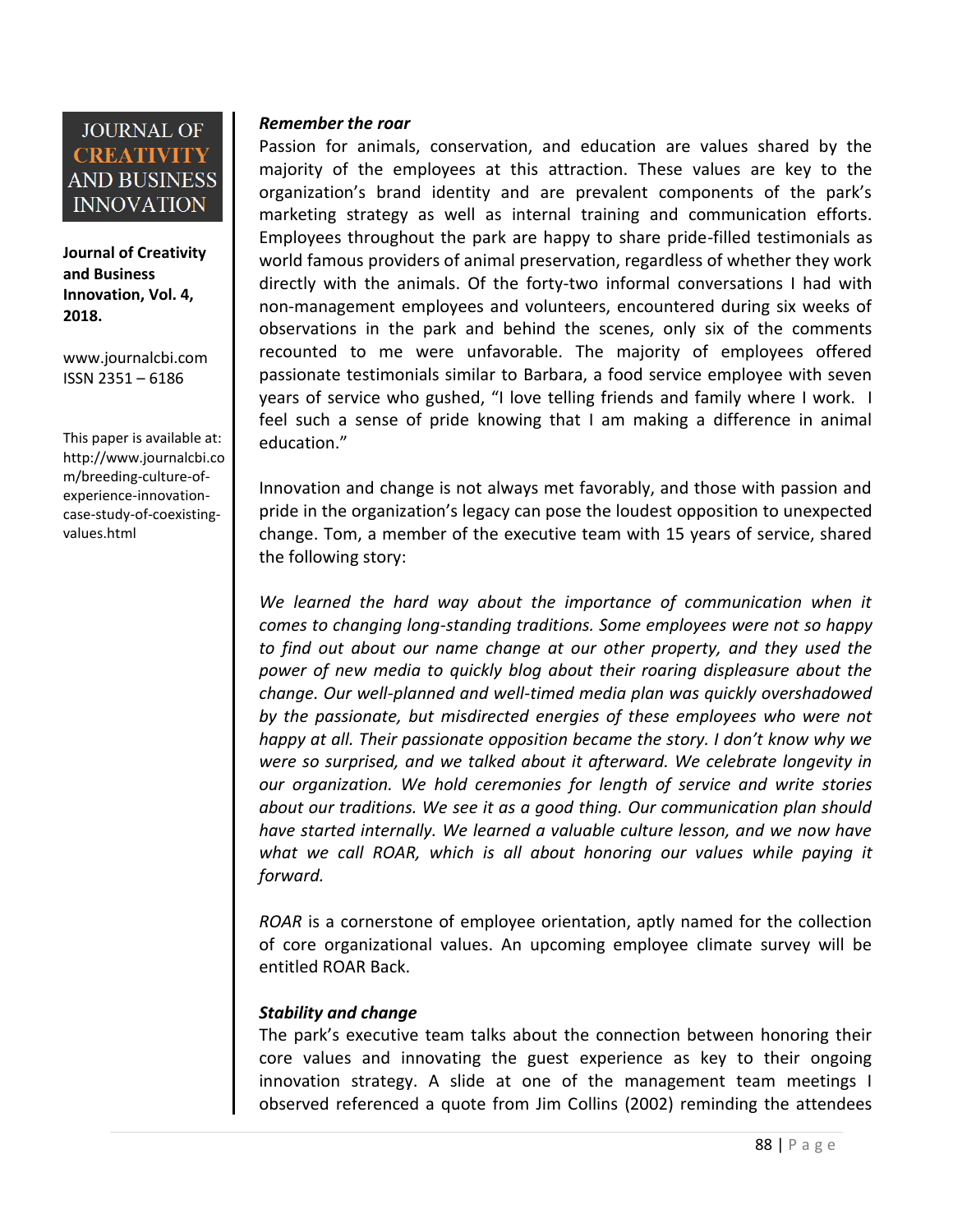**Journal of Creativity and Business Innovation, Vol. 4, 2018.**

[www.journalcbi.com](http://www.journalcbi.com/) ISSN 2351 – 6186

This paper is available at: [http://www.journalcbi.co](http://www.journalcbi.com/ideation-using-analogies.html) [m/breeding-culture-of](http://www.journalcbi.com/ideation-using-analogies.html)[experience-innovation](http://www.journalcbi.com/ideation-using-analogies.html)[case-study-of-coexisting](http://www.journalcbi.com/ideation-using-analogies.html)[values.html](http://www.journalcbi.com/ideation-using-analogies.html)

that great organizations keep clear the difference between their core values (which never change) and operating strategies (which endlessly adapt to a changing world). After the meeting, I asked one of the more vocal managers to describe how this past/future connection helps move the park along the path toward an ever-changing guest experience. She replied that many of the employees feel a responsibility to stay current with best practices in animal care because of their reputation as world famous. Perhaps more important to ongoing innovation and change, she added: "It is our capacity to link to our legacy of successes, to leverage our world-famous foundation, that allows us to attract the most energetic minds, the newest ideas. Being world-renowned lets us use our longevity in pursuit of higher level thinking people passionate about the future of our industry".

It is tempting to dismiss the co-existence of old and new, past and present, stability and change, as simply a natural by-product of any organization that has been operating for almost one hundred years. In the case of this park, though, it appears to be at the core of what allows them to continuously innovate around the essence of their guest experience—conservation, wildlife preservation, and making a difference. As it says on one of the signs in this attraction's awardwinning elephant exhibit, "what once was old is new again." The sign is intended to tap into the guest's desire to recycle. It also reminds visitors that one of the oldest facilities in the park has been replaced by this state-of-the-art habitat for elephants. The sign's sentiment may be precisely what stirs the internal firm's passion to remember the ROAR and make a difference.

### **Balancing Collaboration and Competition**

Within the current operating context, the organization seems to have struck the right balance between collaboration and competition, structure and flexibility, and transparency and new ideas; all anchored by trust. Evidence of these coexisting values are illustrated throughout the guest experience, articulated in employee programs and processes, and aligned with the organization's performance appraisal system.

### *Structure and flexibility*

Employees were happy to share their opinions about some of the programs and procedures the organization provides to encourage idea generation and enhance performance. Molly, who personalized her uniform with animal pins, described the *Wild Ideas* program, an online forum where anyone can post an idea for improving the park. What is "great about it is that you get to see your idea and the manager's answer to the idea pretty much within a couple of days." This blog-oriented idea-sharing forum is really just a starting point for the idea implementation process. A team of managers is responsible for transferring each idea to one of three places. Most ideas are sent to the appropriate member of the management team for a response to include plans (if any) to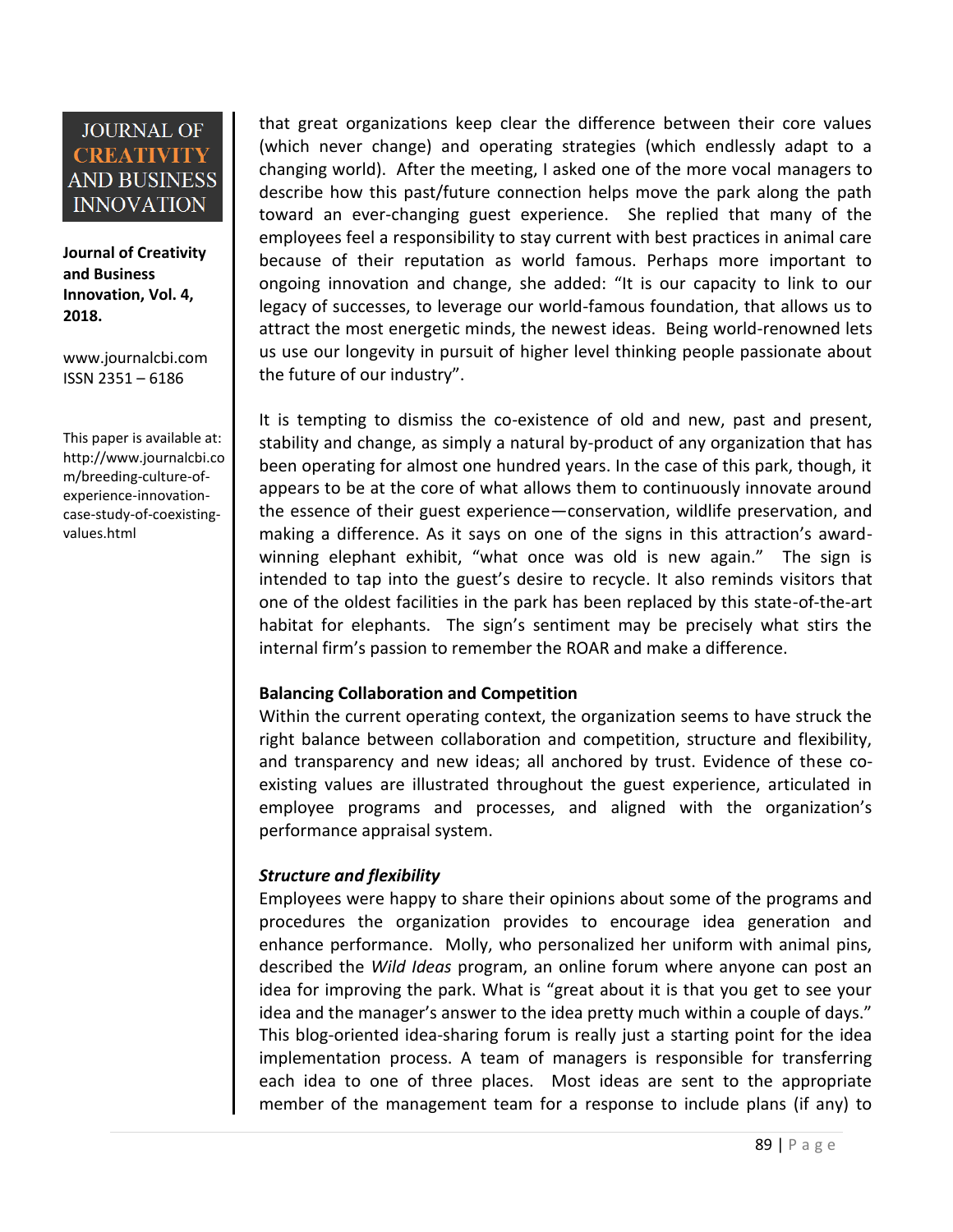**Journal of Creativity and Business Innovation, Vol. 4, 2018.**

[www.journalcbi.com](http://www.journalcbi.com/) ISSN 2351 – 6186

This paper is available at: [http://www.journalcbi.co](http://www.journalcbi.com/ideation-using-analogies.html) [m/breeding-culture-of](http://www.journalcbi.com/ideation-using-analogies.html)[experience-innovation](http://www.journalcbi.com/ideation-using-analogies.html)[case-study-of-coexisting](http://www.journalcbi.com/ideation-using-analogies.html)[values.html](http://www.journalcbi.com/ideation-using-analogies.html)

address the idea. The idea may get forwarded to the *Tech Transfer* team, whose job it is to vet ideas that have potential to become patented innovations. Revenue ideas are forwarded to the *Entrepreneurial Council* whose mission is to generate new sales based on the core areas of expertise in the company. The combination of these three formal mechanisms for idea evaluation and implementation complement the flexibility afforded each department to improve the guest experience in their own ways and report those improvements as part of the *Lynx* Program.

*Lynx* is the name given to the organization's strategic management system that is aligned with the performance appraisal document. The document contains three sections, offering a combination of structure and flexibility. In the first section, three goals are selected from the drop-down list developed annually by the society board, and two additional goals are created for the employee. In the second section employees are appraised in six areas (30 items) comprising job knowledge, quality of work, professionalism, adaptability, teamwork, and interpersonal relations. The third section is a development plan where three customized objectives are outlined. Bruce, a tour guide sporting a well-trimmed beard and tattoos he described as tribal, gave the *Lynx* program good marks, especially what he described as the 2.0 version, where you could customize some of the annual goals. "I like that *Lynx* 2.0 includes our own objectives that my lead and I create in addition to the plan goals. It gets us all working on projects, keeps things moving along" were among his compliments.

### *Transparency and trust*

Bruce was among the guides I interacted with during the five bus tours I took while visiting the attraction. Each tour guide drove the same route, each tour lasted 35 minutes, and each guide concluded the tour with the exact same phrase. Other than those shared elements, though, each experience was quite different. I noted the presence of the following themes, in personalized ways: 1) Using superlatives that positioned the attraction as the best (largest, biggest, oldest, first, rarest, tallest, youngest, biggest baby, and other firsts) 2) Pointing out the personal favorites of the particular interpreter (none of the favorites were shared) 3) Discussing partnerships around conservation by name 4) Recommending the opportunity to purchase the new behind the scenes experience (varied from mentioning it to raving about having done it) 5) Interacting with back of the house staff. The combination of structure and flexibility, as well as the blending of competition and collaboration was clearly demonstrated by the tours, but what struck me was the transparency of the experience. I mentioned to Lars, a lead in his thirties, who spoke during the new hire orientation I attended, how unusual I thought it was that we were able to see into the back areas during the bus tour, in contrast to some of the other well-known California attractions who take great pride in the hidden nature of their backstage goings on. Lars offered an inspired explanation, highlighting the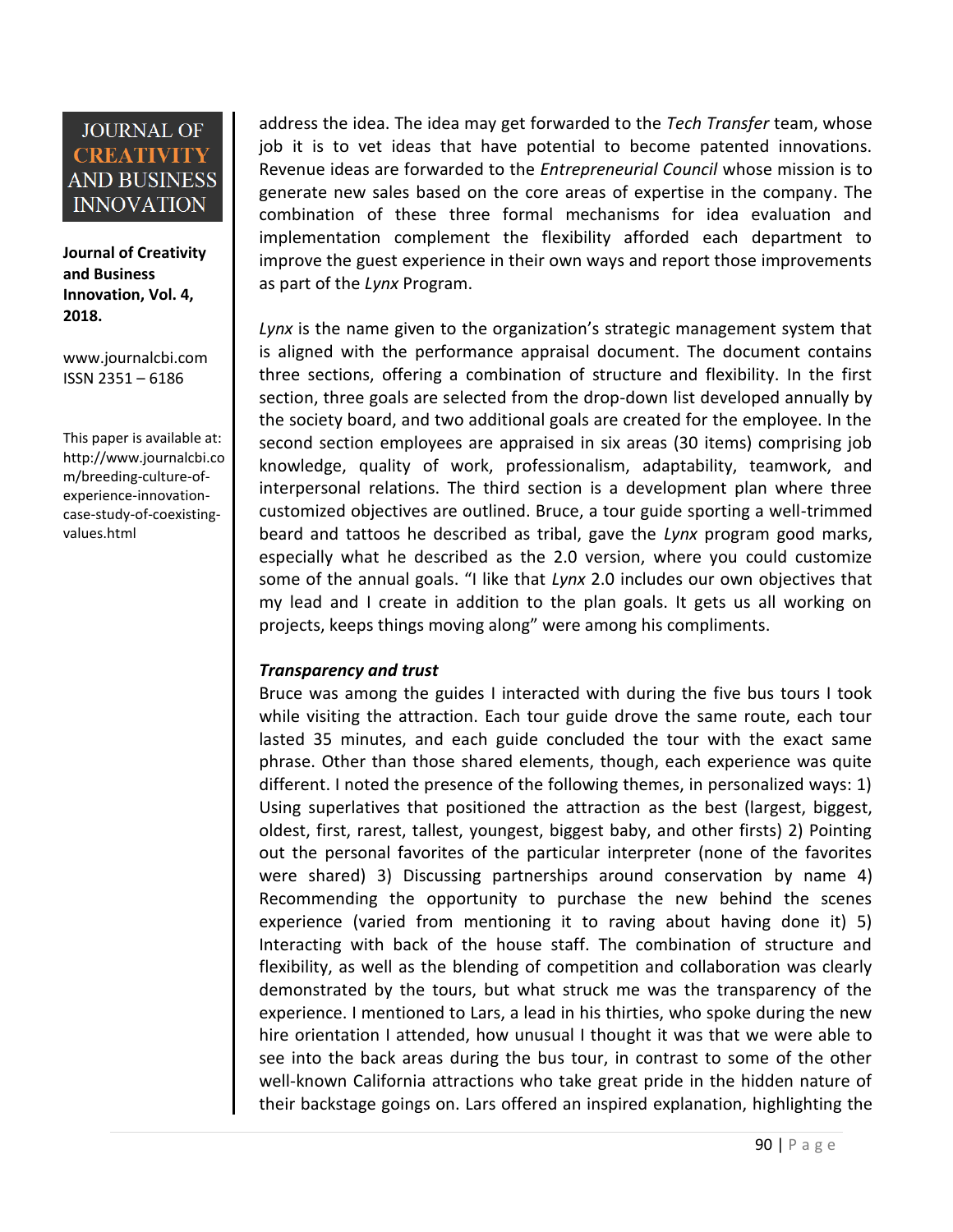**Journal of Creativity and Business Innovation, Vol. 4, 2018.**

[www.journalcbi.com](http://www.journalcbi.com/) ISSN 2351 – 6186

This paper is available at: [http://www.journalcbi.co](http://www.journalcbi.com/ideation-using-analogies.html) [m/breeding-culture-of](http://www.journalcbi.com/ideation-using-analogies.html)[experience-innovation](http://www.journalcbi.com/ideation-using-analogies.html)[case-study-of-coexisting](http://www.journalcbi.com/ideation-using-analogies.html)[values.html](http://www.journalcbi.com/ideation-using-analogies.html)

uniqueness of the park's experience and insight to the culture: "We're real here, animals are messy, we're not like Disney where you're supposed to feel transported to a fantasy world. We try to offer authentic experiences. That way you can go out and make a difference in the world.

When the tour guide engages with the elephant keeper on a personal level it certainly makes me feel like an insider, glimpsing the connections the employees have with the animals and deepening my own connections with the work of the organization. But the notion of transparency has implications beyond the domain of the guest experience.

### *Here's what we're doing-have a look*

For an organization that displays animals in captivity, exposing guests to behind the scenes areas and activities builds trust. The treatment of the elephants is less likely to be a contentious issue when millions of guests are privy to the animal/keeper interactions. Transparency breeds trust. Trust is central to the park's mission. And trust inspires contributions. "People want to have their name and their dollars associated with state-of-the-art endeavors aimed at making a difference in the world," stated the park's senior marketing executive. Donors are critical to facility improvement and ongoing innovation for the nonprofit animal attraction. Trust is central to harnessing the pride and passion of an organization teeming with employees deeply connected to the mission of the park. Based on conversations with the park's general manager, the near future will be characterized by "each manager upping their game, winning the hearts of the guests, and accelerating the pace of change as a team." The influence of the park's high-energy director, just two years into his tenure, who attests, "I am not a maintainer," will certainly continue to be felt throughout the culture.

The director's preference for action, "making sure my direct reports are juggling a lot of projects" is clear, but so is his commitment to trying and failing as a team. "As long as you're on board with the strategies, and you're trying to improve, I don't care if projects fail." He also recognizes his direct approach, while trustworthy, means he "needs to check in emotionally with the management team." He also makes himself visible to park employees during park rounds, soliciting improvement ideas in an informal way as well as holding structured forums each month. The managers I talked with concur that the competitive approach and energy the park director brings has been "an important part of refreshing us for the next generation experience."

### **Integration of Business and Emotion**

The executive team at the non-profit attraction understands the importance of experience. The essence of their park's experience, conservation, wildlife preservation, and making a difference are central in decision-making and messaging. Like other non-profit organizations, employees are deeply connected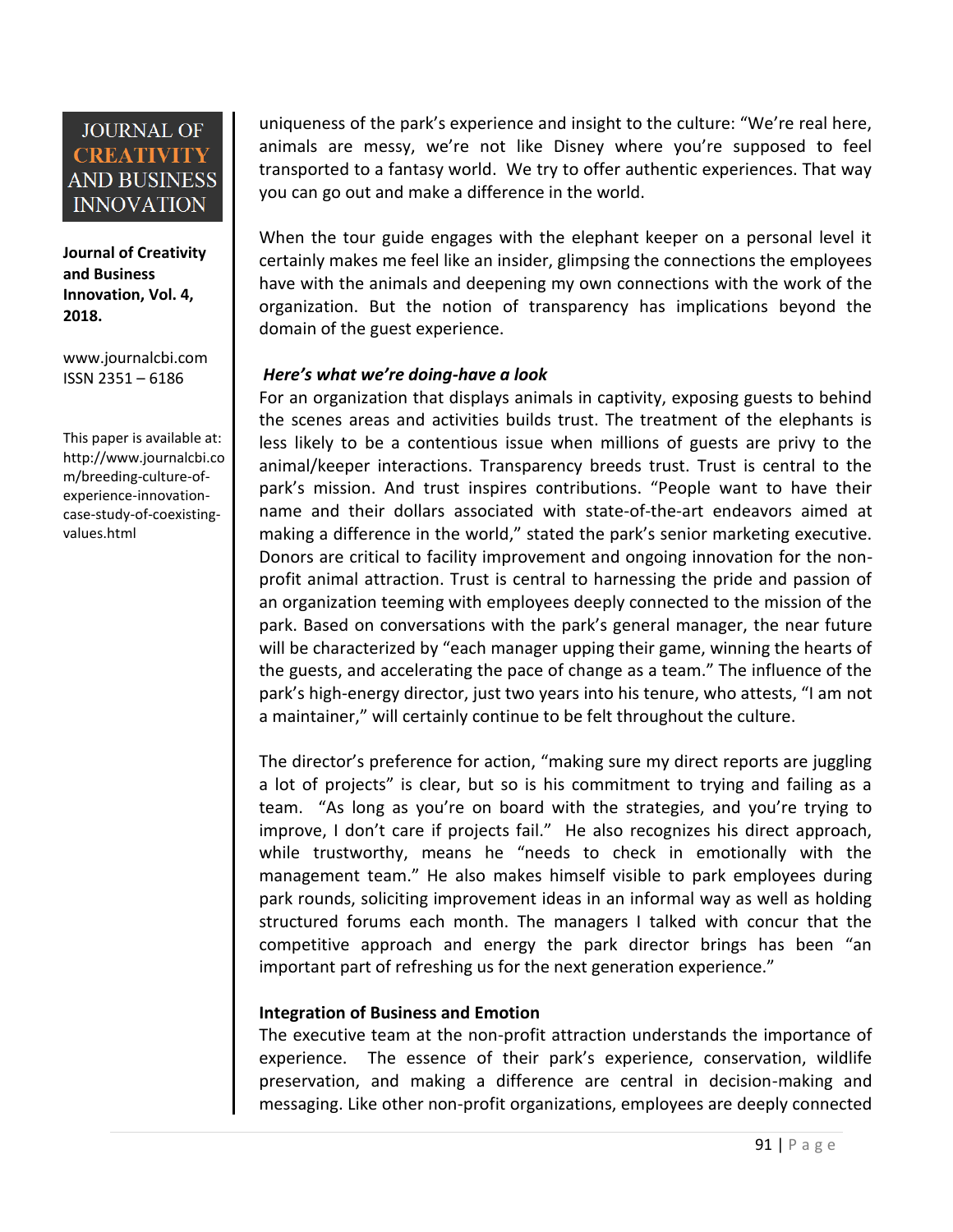**Journal of Creativity and Business Innovation, Vol. 4, 2018.**

[www.journalcbi.com](http://www.journalcbi.com/) ISSN 2351 – 6186

This paper is available at: [http://www.journalcbi.co](http://www.journalcbi.com/ideation-using-analogies.html) [m/breeding-culture-of](http://www.journalcbi.com/ideation-using-analogies.html)[experience-innovation](http://www.journalcbi.com/ideation-using-analogies.html)[case-study-of-coexisting](http://www.journalcbi.com/ideation-using-analogies.html)[values.html](http://www.journalcbi.com/ideation-using-analogies.html)

to the mission. Unlike some other non-profits, though, this organization embraces the business side of organization's like theirs in the business of experiences.

### *Sustaining financial growth*

Evidence that business and emotion can co-exist is substantiated throughout the organization's culture. The attraction charges admission, but its non-profit status means contributions from private sources are an important funding source. Donors are cultivated and celebrated, through external media, special events, and graphics throughout the park. Core areas of expertise are leveraged as potential revenue sources. For example, the park's unique facilities and on-site food services staff are used for special events like corporate parties, weddings, and proms. Unique animal experiences are offered at premium prices for those patrons who desire specialty programs, camps, and up-close encounters. The focus of new idea programs like *Wild Ideas, Tech Transfer*, and the *Entrepreneurial Council*, are recent initiatives aimed at generating, evaluating, and implementing revenue enhancing and patent worthy innovations. Breeding financial stability is one of the values of the Roar program. Financial stability is communicated as supporting the central mission of the organization. One department head described this espoused value: "Most of us are here because of our desire to be altruistic. But we have a sense of urgency toward the greater good we can provide our extended family of animals. Fiscal responsibility allows us to make a difference. People find meaning beyond the numbers, but revenue generation is a path toward preserving wildlife and natural resources."

### *Tapping into emotions*

The essence of the park's culture lies in the shared passion for wildlife preservation and conservation, but they support this passion by operating a world-class attraction that provides experiences for almost four million guests per year. They are governed by the same business fundamentals of their peers in the attractions industry, balancing initiatives in the product, customer, employee, and financial areas. Key to their balanced culture is the integration of business and emotion. Throughout the park, guests are reminded of the emotional nature of their business operation. Printed on the park map and posted on signs near the food services facilities, we are assured that the proceeds of our purchases go directly toward the society's efforts to save endangered wildlife and to fund conservation efforts. Executives don't abandon this emotional connection once they enter the boardroom either. Intangibility co-mingles with the operational excellence, prompting phrases like "we need to operate at the intersection of ration and passion" and "I consider myself a return on mission guy."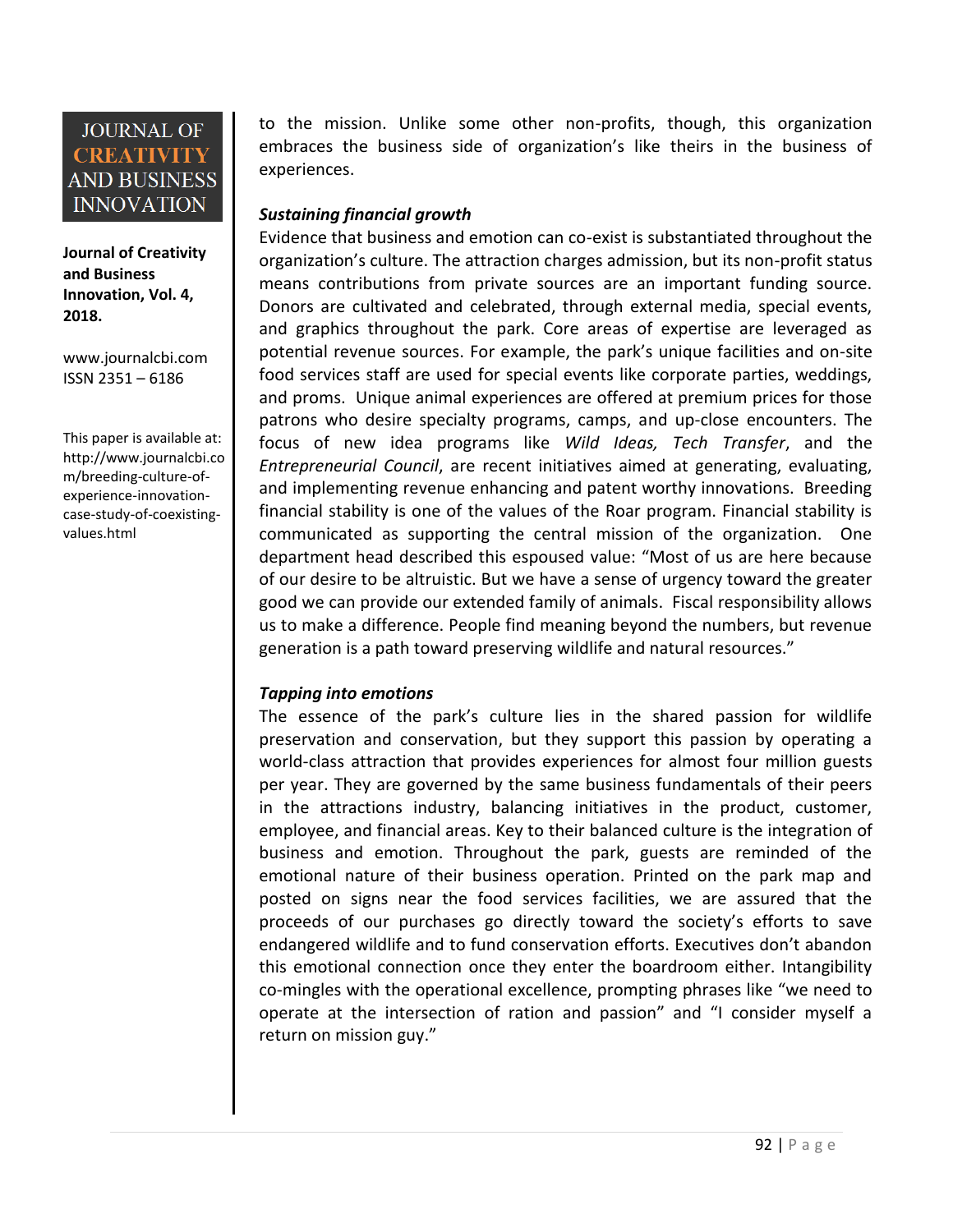**Journal of Creativity and Business Innovation, Vol. 4, 2018.**

[www.journalcbi.com](http://www.journalcbi.com/) ISSN 2351 – 6186

This paper is available at: [http://www.journalcbi.co](http://www.journalcbi.com/ideation-using-analogies.html) [m/breeding-culture-of](http://www.journalcbi.com/ideation-using-analogies.html)[experience-innovation](http://www.journalcbi.com/ideation-using-analogies.html)[case-study-of-coexisting](http://www.journalcbi.com/ideation-using-analogies.html)[values.html](http://www.journalcbi.com/ideation-using-analogies.html)

### **Conclusions**

For many years, the predominant divisions of economic offerings have been goods and services. With the growing importance of intangible offerings and experiential consumption, the traditional product/service paradigm has become less relevant. Traditionally, innovation in business has been viewed through a sequential—ideas to outputs—lens. The experience industry context, with its emphasis on the unique, co-created, and memorable guest experience, provides a unique opportunity to take a broader perspective on innovation theory. This study systematically explored organizational culture at a non-profit attraction that espouses experience innovation as an overriding organizational objective. The findings contribute to the ongoing scholarly dialogue in innovation theory and provides insights for practitioners transitioning to the experience economy.

The three broad patterns of co-existing values illustrated in this case study appear to be key to the organization's stated objective of constantly innovating the guest experience. The concept of ambidexterity—in this case a unique blend of past and future, collaboration and competition, and business and emotion—is consistent with a both/and approach. Idea generation and sustaining ongoing operations occurred simultaneously in a collective manner. Several programs and processes motivated idea generation at all levels of the organization. The deeply held assumption, however, was that innovative ideas were a way of honoring the organization's heritage and legacy. Idea implementation was facilitated by energizing the collective sense that it was not okay to simply maintain the status quo because that's just not who they are.

This study illustrates the power of an integrated front of the house and back of the house connection to the core experience. Consistent messaging to the guests that wildlife is endangered and that guests can make a difference aligned with the organizational identify espoused by employees and managers. As discussed, the transparency theme was also a deeply held assumption. What made them unique, was their focus on authentic connections. If results are any indication, the organization's focus on what Pine & Gilmore called rendering authenticity, paid off for this organization. The attraction experienced increasing attendance in an industry that was struggling with negative perceptions about animals in captivity. While many zoos are free, the organization in this study was able to charge a price premium.

Since the findings are based on data collected at one research site, it does not make much sense to discuss how the results might be generalized to the larger population of the experience industry in the same way that quantitative studies are generalized. Instead, the results are best consumed as a unique story that may nudge the reader/scholar to think differently about organizational culture, specifically or generally. Although cultural analysis is intrinsically incomplete (Geertz, 1973), the findings presented in this paper offer a rare behind the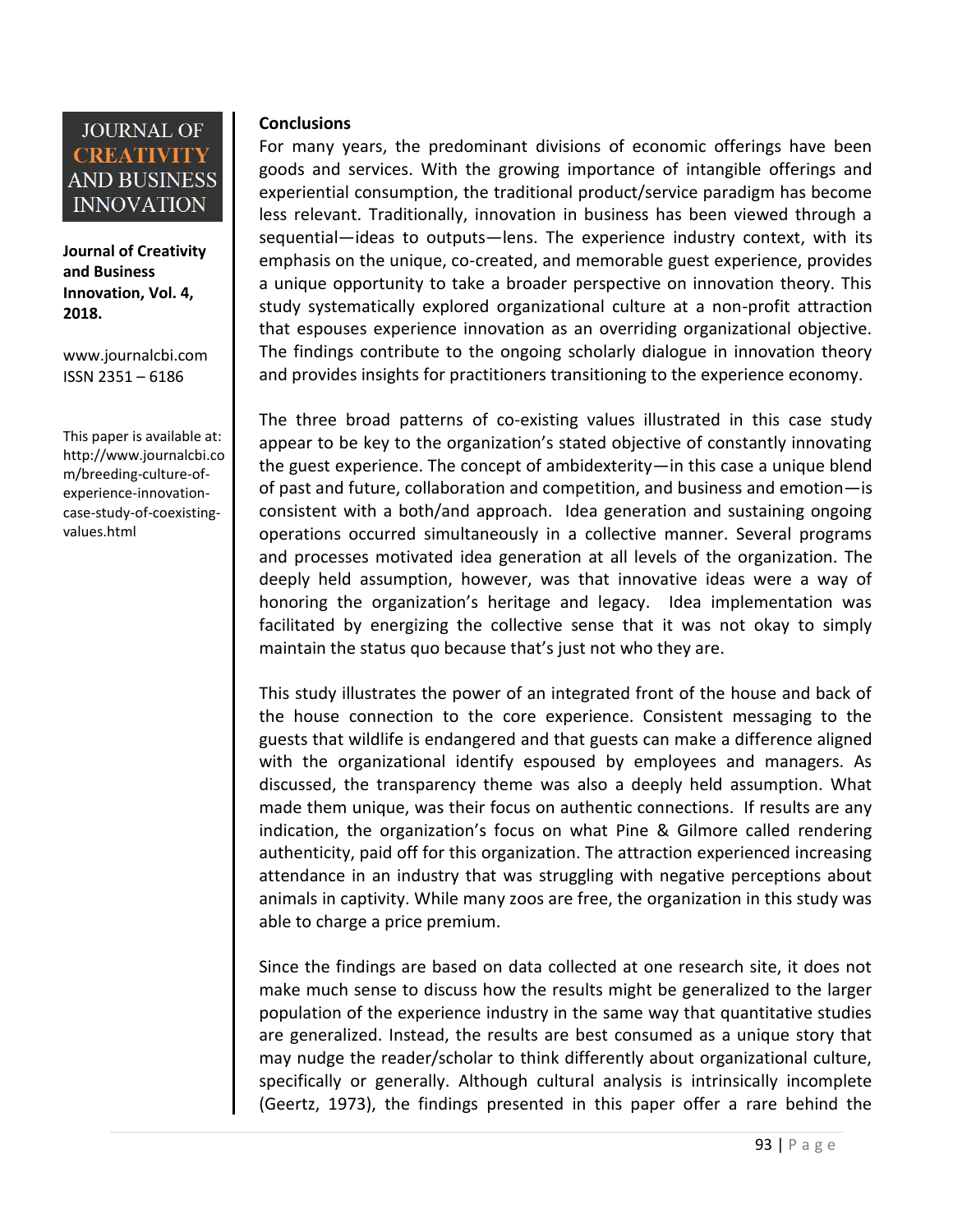**Journal of Creativity and Business Innovation, Vol. 4, 2018.**

[www.journalcbi.com](http://www.journalcbi.com/) ISSN 2351 – 6186

This paper is available at: [http://www.journalcbi.co](http://www.journalcbi.com/ideation-using-analogies.html) [m/breeding-culture-of](http://www.journalcbi.com/ideation-using-analogies.html)[experience-innovation](http://www.journalcbi.com/ideation-using-analogies.html)[case-study-of-coexisting](http://www.journalcbi.com/ideation-using-analogies.html)[values.html](http://www.journalcbi.com/ideation-using-analogies.html)

scenes glimpse of a place where most of us would not usually have the opportunity to goText

#### **References**

- Allahar, H. (2018). A management framework for fostering creativity and sustainability in organizations. *Journal of Creativity and Business Innovation 4*(2018).
- Amabile, T. (1988). A model of creativity and innovation in organizations. *Research in Organizational Behavior (10)*, 123-167.
- Birkinshaw, J. & Gibson, C. (2004). Building ambidexterity into an organization. *MIT Sloan Management Review 45*(4), 47-55.
- Charmaz, K., 2006. *Constructing grounded theory: A practical guide through qualitative analysis.* Sage Publications, Thousand Oaks, CA.
- Christensen, C. M. (1997). *Innovator's Dilemma: When new technologies cause great firms to fail.,*  President and Fellows of Harvard College, Cambridge, MA.
- Cohen, W. & Levinthal, D. (1990). Absorptive capacity: A new perspective on learning and innovation, *Administrative Science Quarterly 35* (1), 128-152.
- Donmoyer, R. (1990). Generalizability and the single-case study. In (Eisner, E. & Peshkin, A. Eds.) *Qualitative research in education: The debate continues* New York: Teachers College Press.
- Driskill, G. & Brenton, A. (2005). *Organizational culture in action: A cultural analysis workbook.*  Thousand Oaks: Sage Publications.
- Garcia, R. & Calantone, R. (2002). A critical look at technological innovation typology and innovativeness terminology: A literature review. *Journal of Product Innovation Management, 19 (2),* 110-132.
- Geertz, C. (1973). *The Interpretation of culture*. New York: Basic Books.
- Glesne, C. (2006). *Becoming qualitative researchers: An introduction*. Boston: Pearson Education. Inc.
- Grant, A. M., & Berry, J. W. (2011). The necessity of others is the mother of invention: Intrinsic and prosocial motivations, perspective-taking, and creativity. *Academy of Management Journal, 54*, 73-96.
- Harris. (2015). *Millennials: Fueling the experience economy*.
- Kindstrom, D. & Kowalkowsi, C. (2014). Service innovation in product-centric firms: a multidimensional business model perspective. *Journal of Business and Industrial Marketing,* 29 (2), 96-111.
- Leal-Rodriguez, A., Eldridge, S., Roldan, J., Leal-Millan, A. & Ortega-Guitterz, J. (2015). Organizational unlearning, innovation outcomes, and performance; the moderating effect of firm size. *Journal of Business Research* 68 (2), 803-809.
- March, J. (1991). Exploration and exploitation in organizational learning. *Organization Science 2(1),* 71-87.
- Miles M. & Huberman, A. (1994). *Qualitative data analysis. An expanded sourcebook*. Thousand Oaks: Sage Publishing.
- Mowery, D.C. & Oxley, J.E. (1995). Inward technology and competitiveness: the role of national innovation systems. *Cambridge Journal of Economics, 19*(1), 67-93.
- Ogbonna, E. & Lloyd, C. (2002). Managing organizational culture: Insights from the hospitality industry. *Human Resource Management Journal, 12,* 33-53.
- Pine, B.,& Gilmore, J. (1998). Welcome to the experience economy. *Harvard Business Review, 76*(4), 97-105.
- Pine, B. & Gilmore, J. (2014). A leader's guide to innovation in the experience economy. *Strategy & Leadership 42(*1), 24-29.

Schein, E. (2004). *Organizational culture and leadership*. 3<sup>rd</sup> Ed. San Francisco: Jossey-Bass.

Scott, S. & Bruce, R. (1994). Determinants of innovative behavior: A path model of individual innovation in the work place. *Academy of Management Journal, 37 (3),* 580-607.